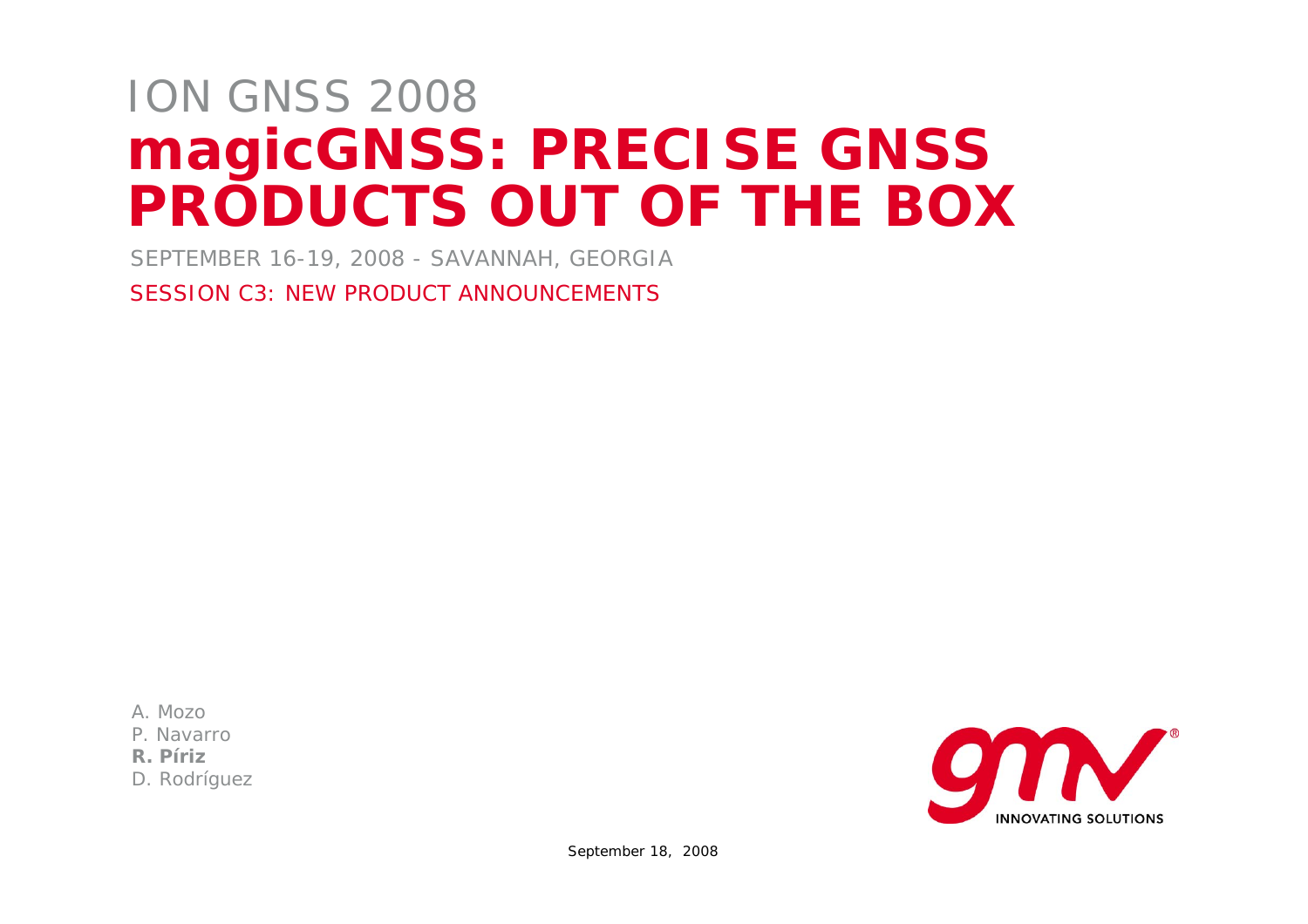## **MOTIVATION**

- To develop a **suite of software and data products** covering a wide range of GNSS user needs
- Including GNSS like GPS, Galileo, or Glonass, as well as their local augmentation systems, both space-based (**SBAS**) and ground-based (GBAS)
- Supporting all the phases of GNSS projects and objectives, including service volume **simulations**, core **operational** functions, such as **orbit**, **clock** and **ionosphere** determination and prediction, addedvalue services like **integrity**, local **augmentation** developments, and all related performance and accuracy **analyses**

QUALITY DATA, ALGORITHMS AND PRODUCTS FOR THE GNSS USER COMMUNITY

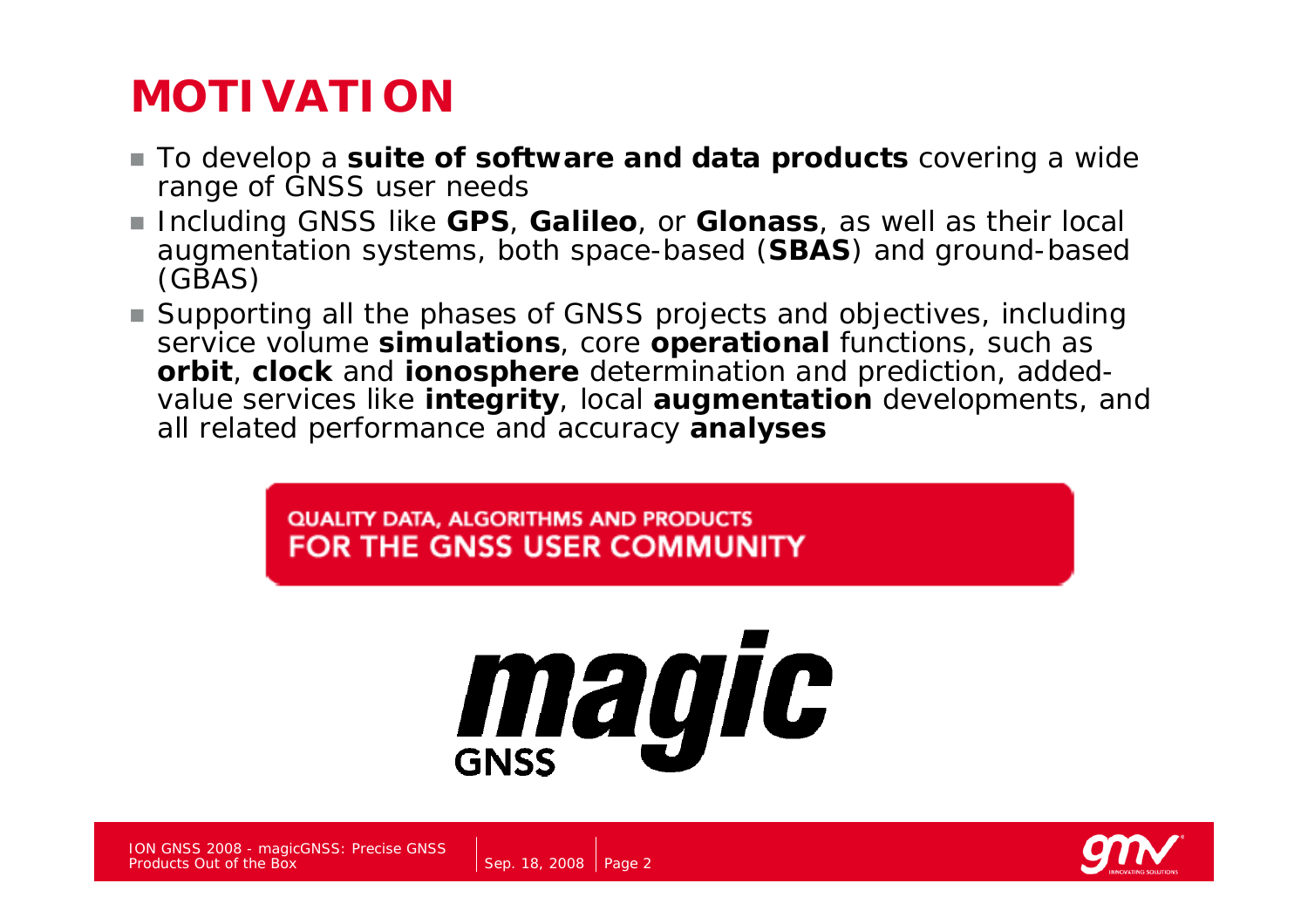## **INTRODUCING magicGNSS BETA**



 $\mathcal{L}_{\mathcal{A}}$ A **free-of-charge online** service for registered users

Sep. 18, 2008 | Page 3

- $\mathbb{R}^n$ You can **apply for an account** online!
- Provides current and past data from a predefined set of 36 *core stations*
- Features a fully-functional demo version of the **ODTS algorithm** to generate precise orbits, clocks, tropo and station coordinates

# magicgnss.gmv.com

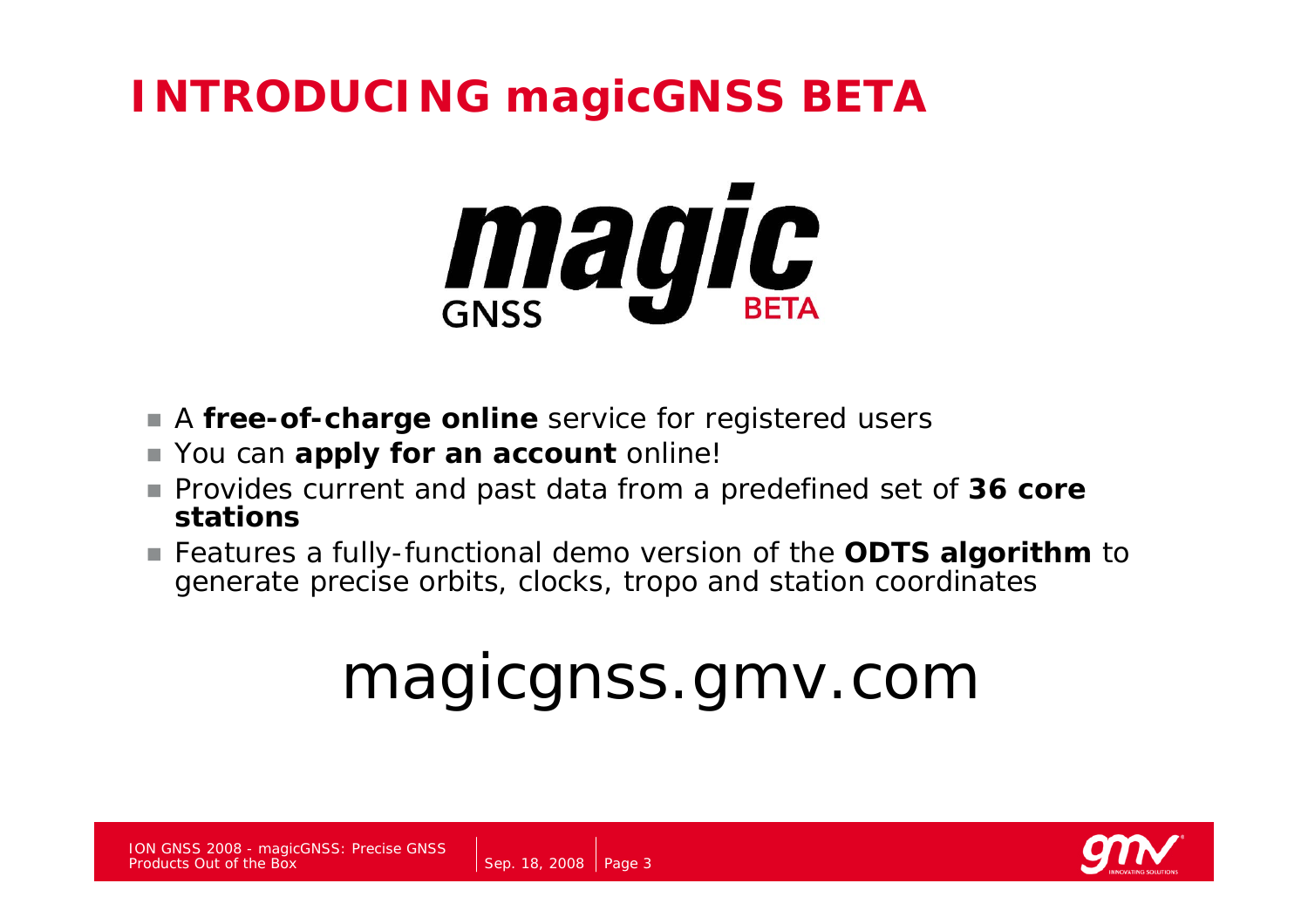## **magicGNSS BETA**



Done

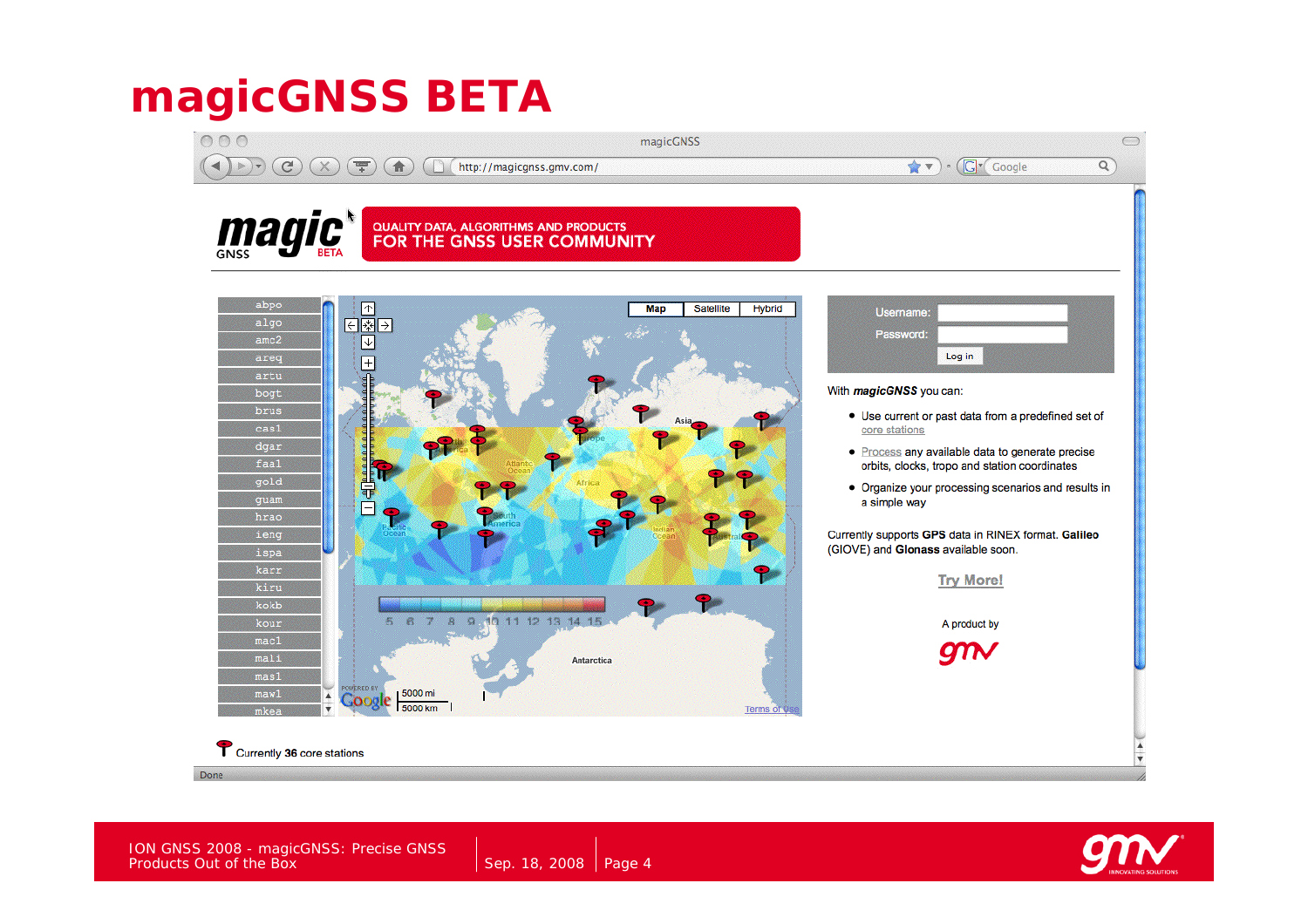# **OUTPUT PRODUCTS**

| <b>Product</b>                              | <b>Format (see IGS Formats)</b> |
|---------------------------------------------|---------------------------------|
| <b>Estimated satellite orbits</b>           | SP <sub>3</sub>                 |
| <b>Predicted satellite orbits</b>           | SP <sub>3</sub>                 |
| <b>Estimated satellite clocks</b>           | clock RINEX                     |
| Predicted satellite clocks                  | clock RINEX                     |
| <b>Estimated station clocks</b>             | clock RINEX                     |
| <b>Estimated Zenith Tropo Delay</b>         | txt                             |
| <b>Estimated Station Coordinates</b>        | <b>SINEX</b>                    |
| <b>Estimated Solar Radiation Parameters</b> | txt                             |
| <b>Estimated Earth Rotation Parameters</b>  | erp                             |





- $\mathcal{L}_{\mathcal{A}}$  Comparison with IGS *final* products (orbits and clocks)
- $\mathcal{L}_{\mathcal{A}}$  One week of data using 30 IGS stations
- $\mathcal{L}_{\mathcal{A}}$ Orbits: **4 cm** RMS
- $\mathcal{L}_{\mathcal{A}}$ Clocks: **0.15 ns** RMS



ION GNSS 2008 - magicGNSS: Precise GNSS Products Out of the Box

Sep. 18, 2008  $\vert$  Page 5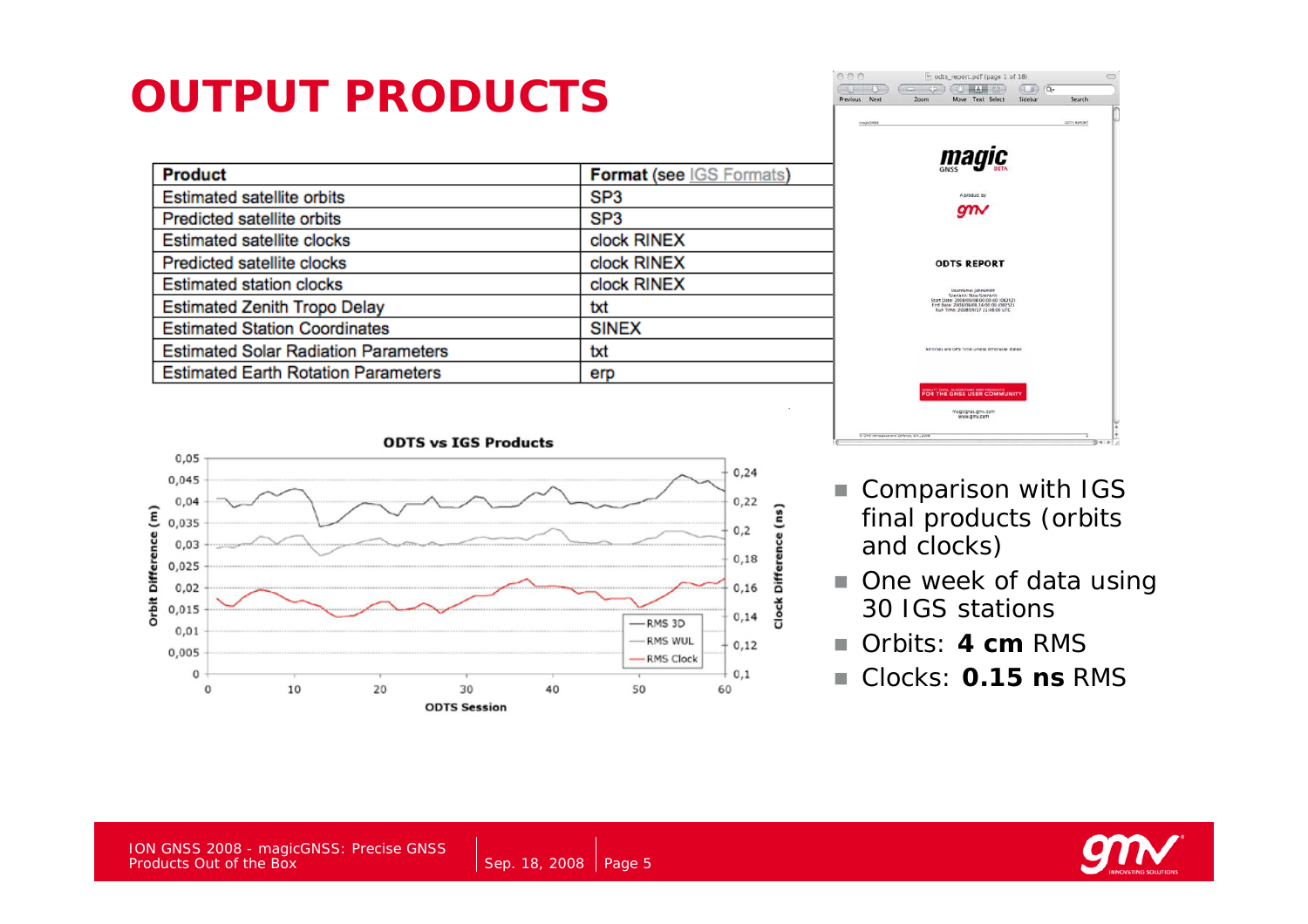# **INPUT DATA**



- 36 *core stations* currently available
- П Data shared with **IGS Real Time** project in which GMV participates
- Data available starting from **July 1st**, **2008**
- Until current time with a typical latency of 1 hour
- The colour map indicates the number of stations in view of the satellite at the sub-satellite point and at the GPS height (Depth-of-Coverage or DOC)
- Core stations guarantee at least DOC=5 everywhere
- П Automatic processing of **NANUs** and rejection of *bad* (unhealthy) satellites
- П Earth Rotation Parameters (ERPs) from IERS
- П A priori station coordinates from ITRF or IGS solutions
- П All key input data **downloaded automatically** at the magicGNSS server and kept in a **database**

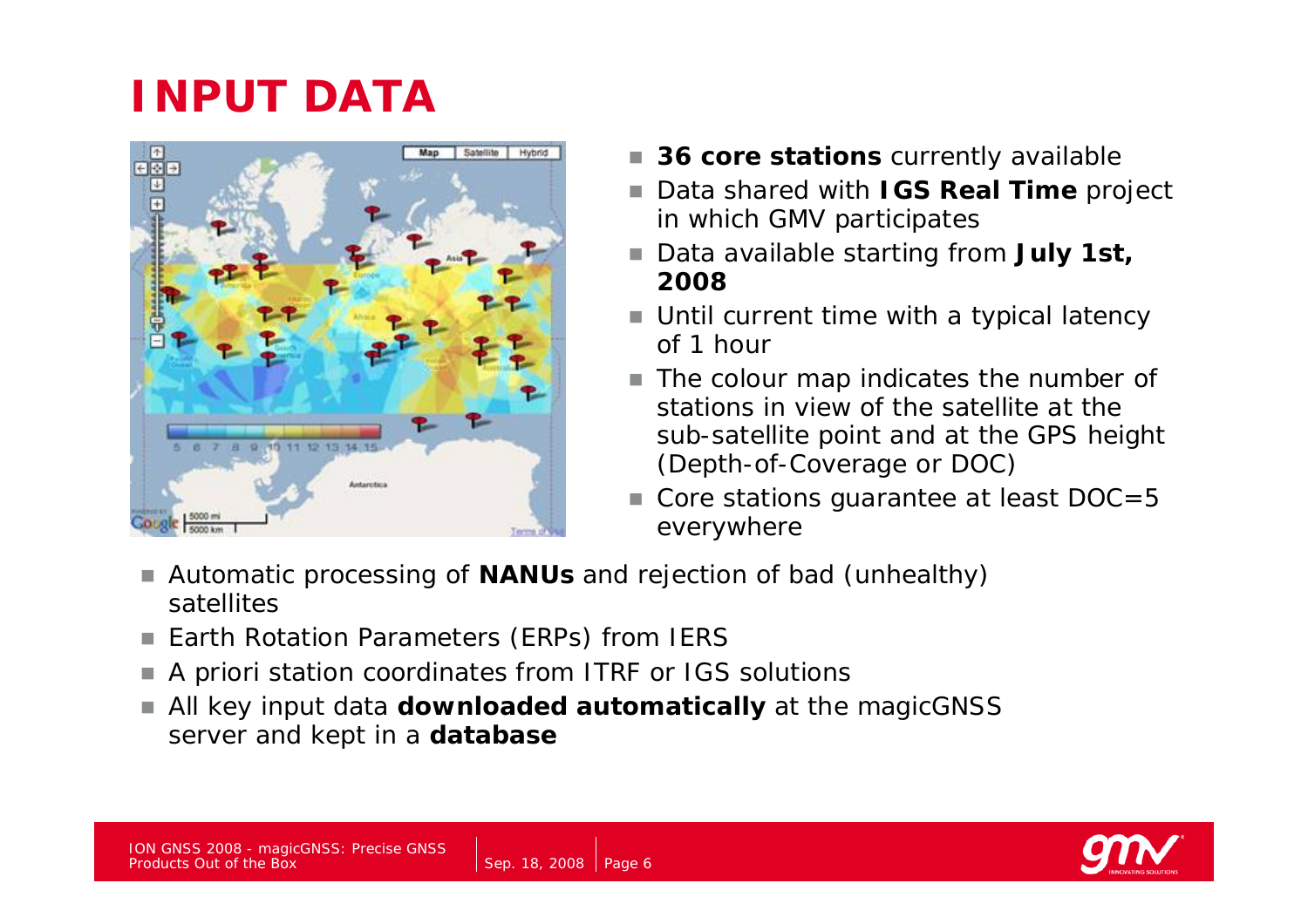# **THE ODTS ALGORITHM**

- **ODTS** stands for *Orbit Determination & Time Synchronization*
- $\mathcal{L}_{\mathcal{A}}$  The basic ODTS input measurements are pseudorange (**code**) and **phase L1-L2**  dual-frequency **iono-free** combinations
- П Based on a **batch least-squares** algorithm that minimizes measurement residuals solving for **orbits**, satellite and station **clock** offsets, phase ambiguities, station tropospheric zenith delays, and station coordinates
- The satellite and Earth dynamics are based on **high-fidelity models** including a full Earth gravity model, Sun, Moon and planetary attractions, solid Earth tides, and solar radiation pressure, including eclipses
- The orbit fit is based on the estimation of the initial state vector (position and velocity) and **5** *empirical* **parameters** *for* Solar Radiation Pressure (SRP)
- Satellite and station clock offsets are estimated with respect to one reference **clock**, provided by one of the core stations (as selected by the user)
- Satellite **orbits and clocks** can be **predicted** into future time (clocks use a simple linear model)

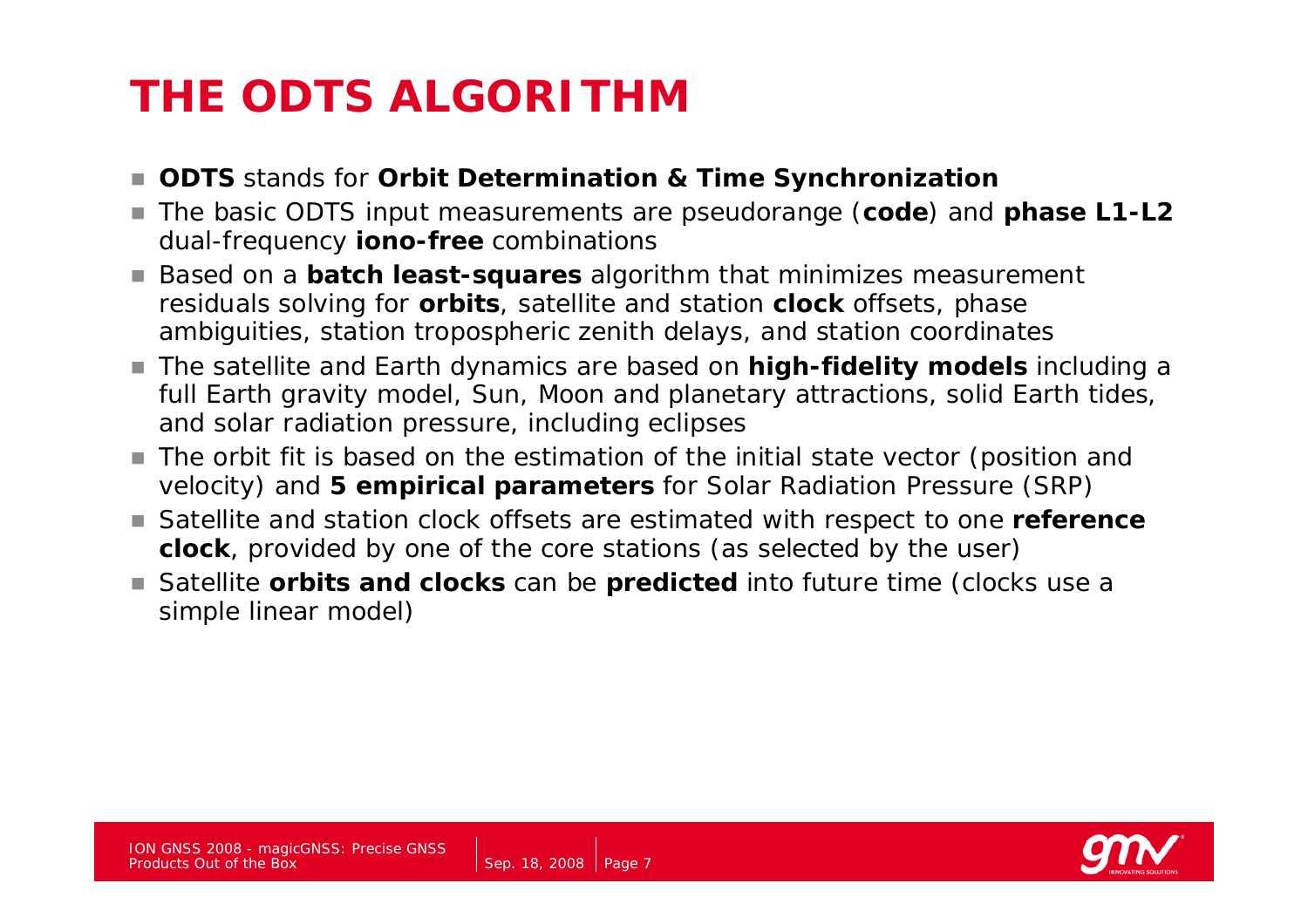#### **VIDEO TOUR**



ION GNSS 2008 - magicGNSS: Precise GNSS Products Out of the Box

Sep. 18, 2008  $\vert$  Page 8

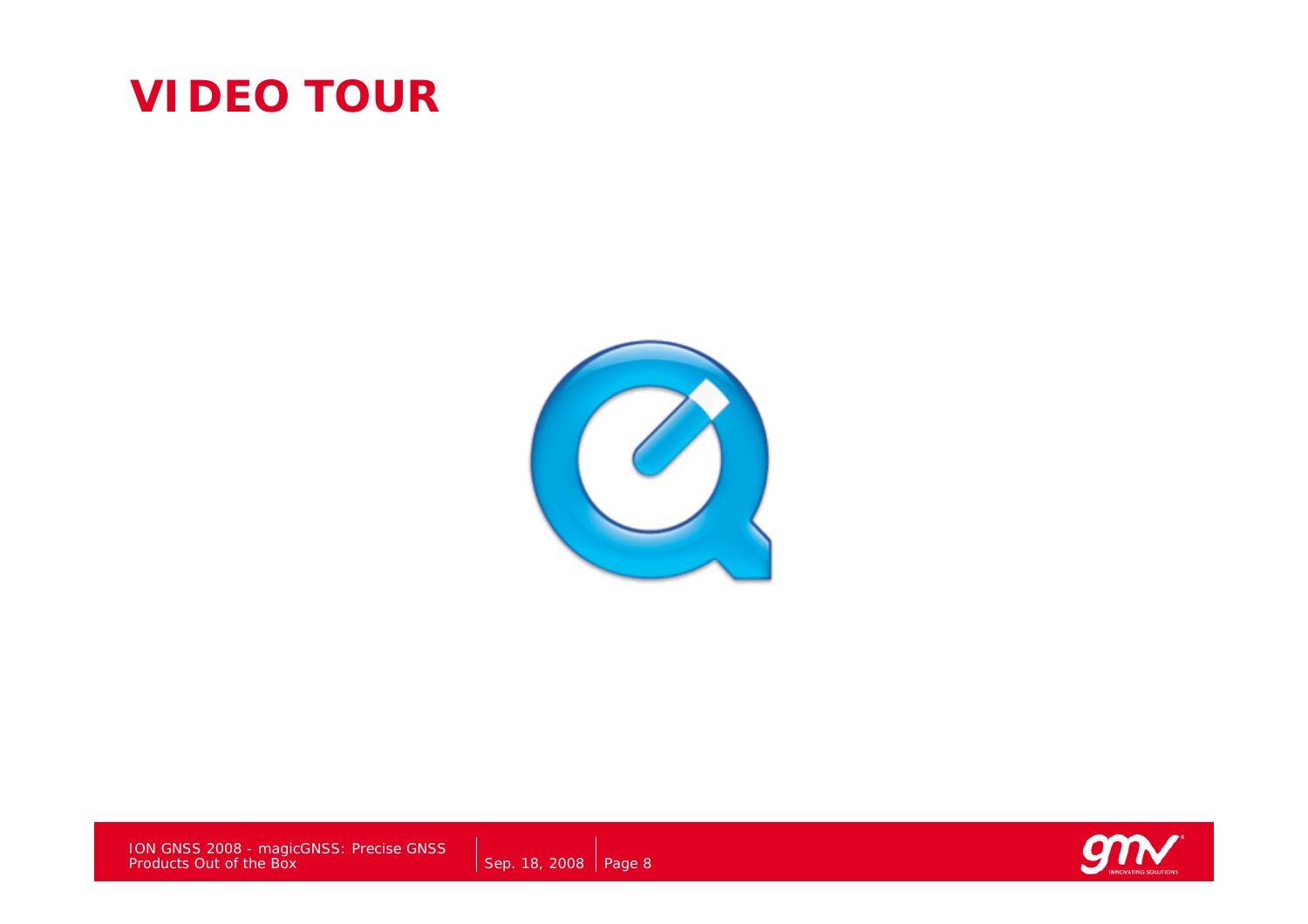#### **CONCLUSIONS**

- *magicGNSS Beta* available now at **magicgnss.gmv.com** featuring ODTS algorithm (Orbit Determination & Time Synchronization) using **GPS** data
- Galileo (**GIOVE**-A and –B) already implemented, data usage subject to ESA approval (13 ground stations available)
- **Glonass** coming soon (intended before end of 2008)
- User data uploading coming soon (RINEX format)

Try it **online** or visit us at **booth 210/212** for a demonstration!